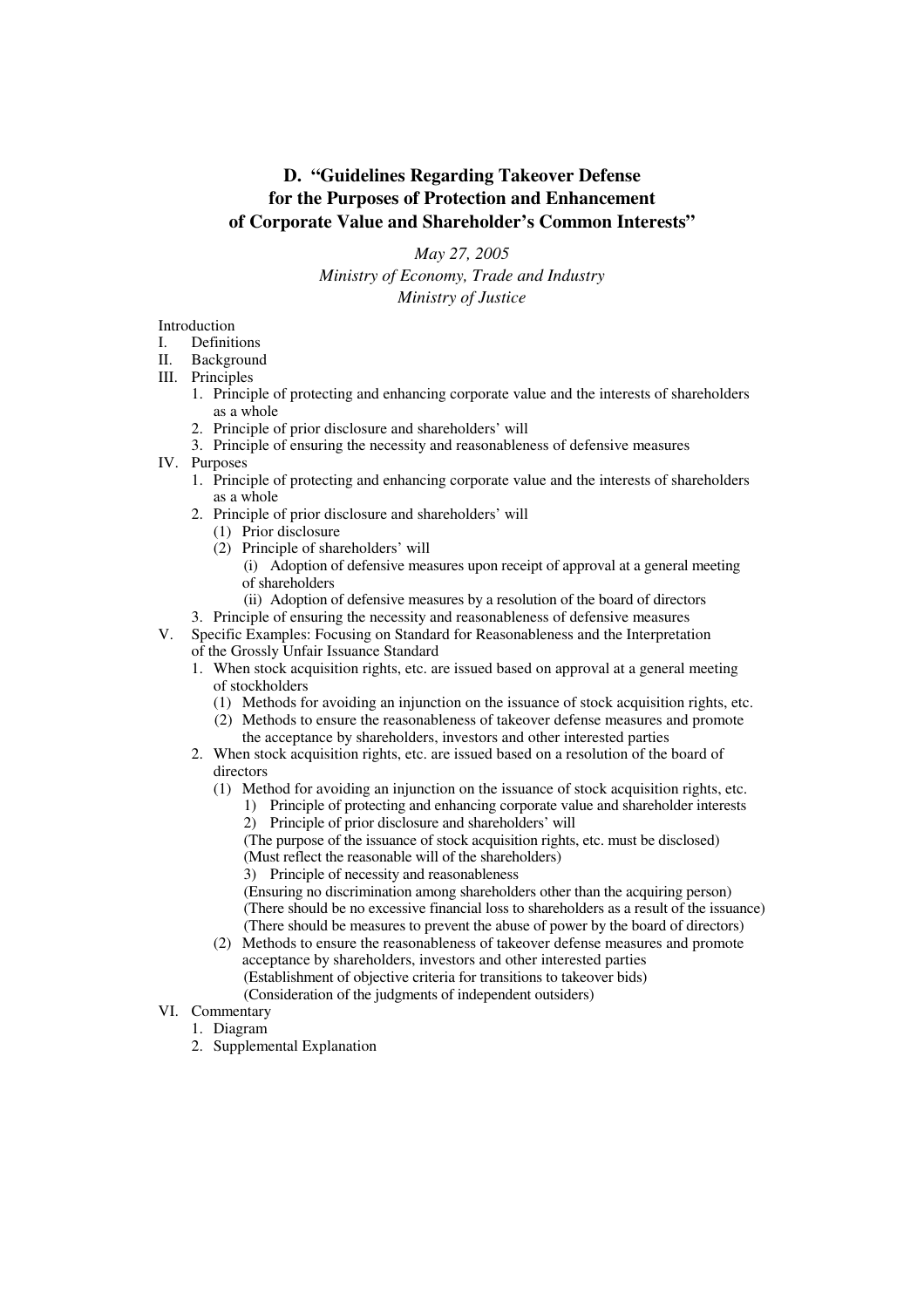## **INTRODUCTION**

The Ministry of Economy, Trade and Industry (METI) and the Ministry of Justice (MOJ) have formulated "Takeover Defense Guidelines for Protecting and Enhancing Corporate Value and the Interests of Shareholders as a Whole" (hereinafter referred to as the "Guidelines") which set forth principles that must be satisfied for defensive measures adopted in anticipation of takeovers which are detrimental to corporate value and the interests of shareholders as a whole to be considered reasonable, with the goal of preventing excessive defensive measures, enhancing the reasonableness of takeover defense measures and thereby promoting the establishment of fair rules governing corporate takeovers in the business community.

The Guidelines set forth the meaning of terms used (I. Definitions), the background (II. Background), principles concerning takeover defense measures (III. Principles), their purposes (IV. Purposes) and specific examples (V. Specific Examples).

Since the environment surrounding corporate takeovers is expected to change dramatically, METI and MOJ intend to review the Guidelines on an ongoing basis.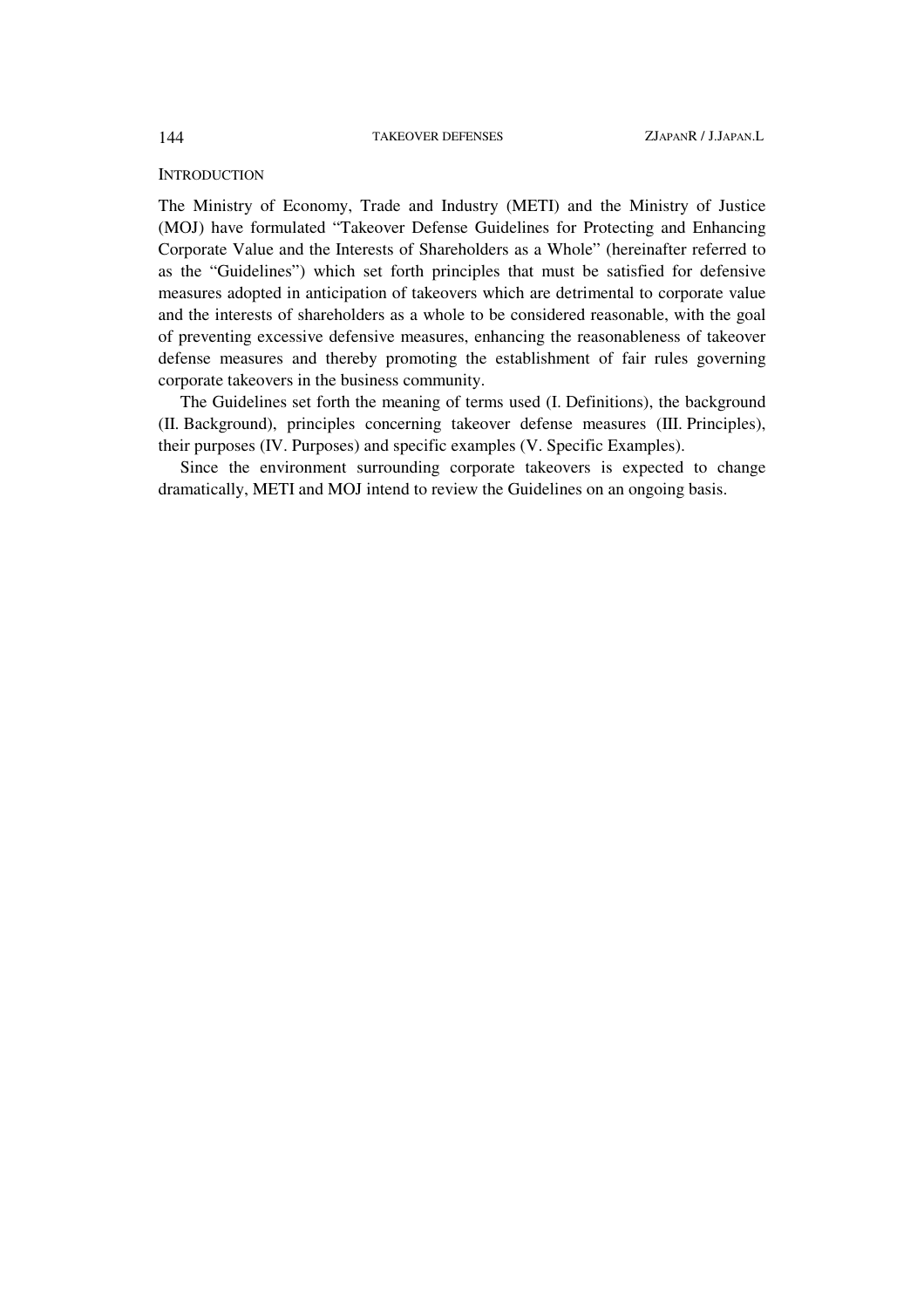# I. DEFINITIONS

The terms set forth in the following subparagraphs shall have the meanings prescribed in the respective subparagraphs.

|    | 1. Takeover:               | The acquisition and holding of shares of a corpo-<br>ration in a quantity sufficient to exert influence over<br>the corporation                                                                                                                                                                                                                               |
|----|----------------------------|---------------------------------------------------------------------------------------------------------------------------------------------------------------------------------------------------------------------------------------------------------------------------------------------------------------------------------------------------------------|
| 2. | Takeover defense measures: | Measures adopted by a joint-stock corporation prior<br>to the making of an unsolicited takeover proposal,<br>such as the issuance of shares or stock acquisition<br>rights (shinkabu yoyakuken) for purposes other than<br>fundraising, which are intended to make it difficult<br>to accomplish a takeover that is not approved by the<br>board of directors |
| 3. | Adoption:                  | Approving specific takeover defense measures, such<br>as a plan to issue new shares or stock acquisition<br>rights as a takeover defense measure                                                                                                                                                                                                              |
| 4. | Implementation:            | Implementing the takeover defense measures which<br>have previously been adopted to make it difficult to<br>accomplish a takeover                                                                                                                                                                                                                             |
| 5. | Termination:               | Canceling adopted defensive measures, for example,<br>by redeeming the new shares or stock acquisition<br>rights that were issued as a takeover defense mea-<br>sure                                                                                                                                                                                          |
| 6. | Corporate value:           | Attributes of a corporation, such as assets, earnings<br>power, financial soundness, effectiveness,<br>and<br>growth potential, etc., that contribute to the interests<br>of the shareholders                                                                                                                                                                 |
| 7. | Shareholder interests:     | The interests of the shareholders as a whole                                                                                                                                                                                                                                                                                                                  |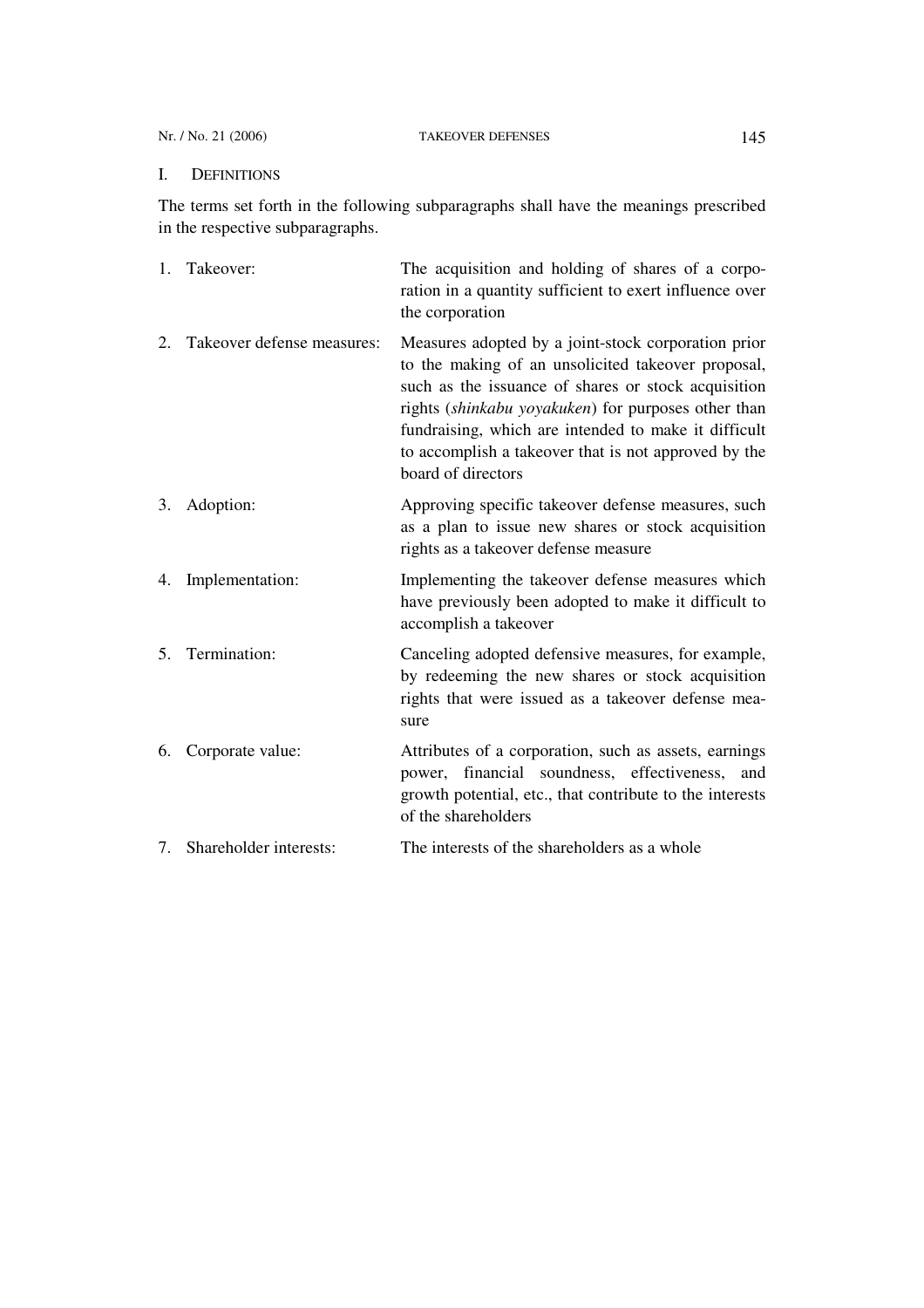## II. BACKGROUND

The structure of the Japanese business community has been undergoing dramatic changes. With the continuing unwinding of cross-shareholdings, the idea that corporations belong to their shareholders is taking hold and corporate managements are paying greater attention to their shareholders. At the same time, people now have a more favorable image of M&A transactions and foreign capital. Against this background, the conventional wisdom, that a corporate acquisition is a friendly takeover agreed to by the management of both companies, no longer holds, creating an environment where hostile takeovers can take place.

However, here in Japan, unlike the United States and EU, there is no common code of conduct in the business community with regard to what constitutes a non-abusive takeover and what constitutes a reasonable defensive measure. This is partly because Japan has had less experience with hostile takeovers. Defensive measures against hostile takeovers, if they are used properly, can help enhance corporate value and the interests of shareholders as a whole. But at the same time, there is a risk that defensive measures, if they are improperly structured, may be used to entrench corporate management, preserving intact inefficient management. If left as is, this absence of rules could encourage repeated surprise attacks and excessive defensive tactics, making it difficult for takeovers to fully demonstrate their effectiveness as a mechanism to enhance corporate value.

The purpose of the Guidelines is to promote the establishment of fair rules concerning takeovers by proposing legitimate, reasonable takeover defense measures modeled after typical defensive measures that have been developed elsewhere, based on legal precedents, doctrines concerning takeover defense measures, as well as on the Corporate Value Report (May 27, 2005) of the Corporate Value Study Group (Chairperson: Professor Hideki Kanda, The University of Tokyo).

The Guidelines are not legally binding and should not be read to require that all legitimate takeover measures must conform to the Guidelines. But, if the Guidelines are shared and respected by interested parties including corporate managers, shareholders, investors, stock exchanges, lawyers, and financial advisors, Supplement 1<sup>\*</sup> they will facilitate a major change in the Japanese business community and lead to the enhancement of corporate value. More specifically, they will lead to the establishment of corporate management focused on the interests of shareholders, active use and independence of external board members, establishment of procedures to reasonably investigate takeover proposals, improved procedures governing shareholders meetings, Supplement 2 increased use of voting guidelines by institutional investors, and consensus-building between corporate managers and investors about the long-term enhancement of corporate values.

<sup>\*</sup> *(Cf. infra at VI.2.; the editors)*.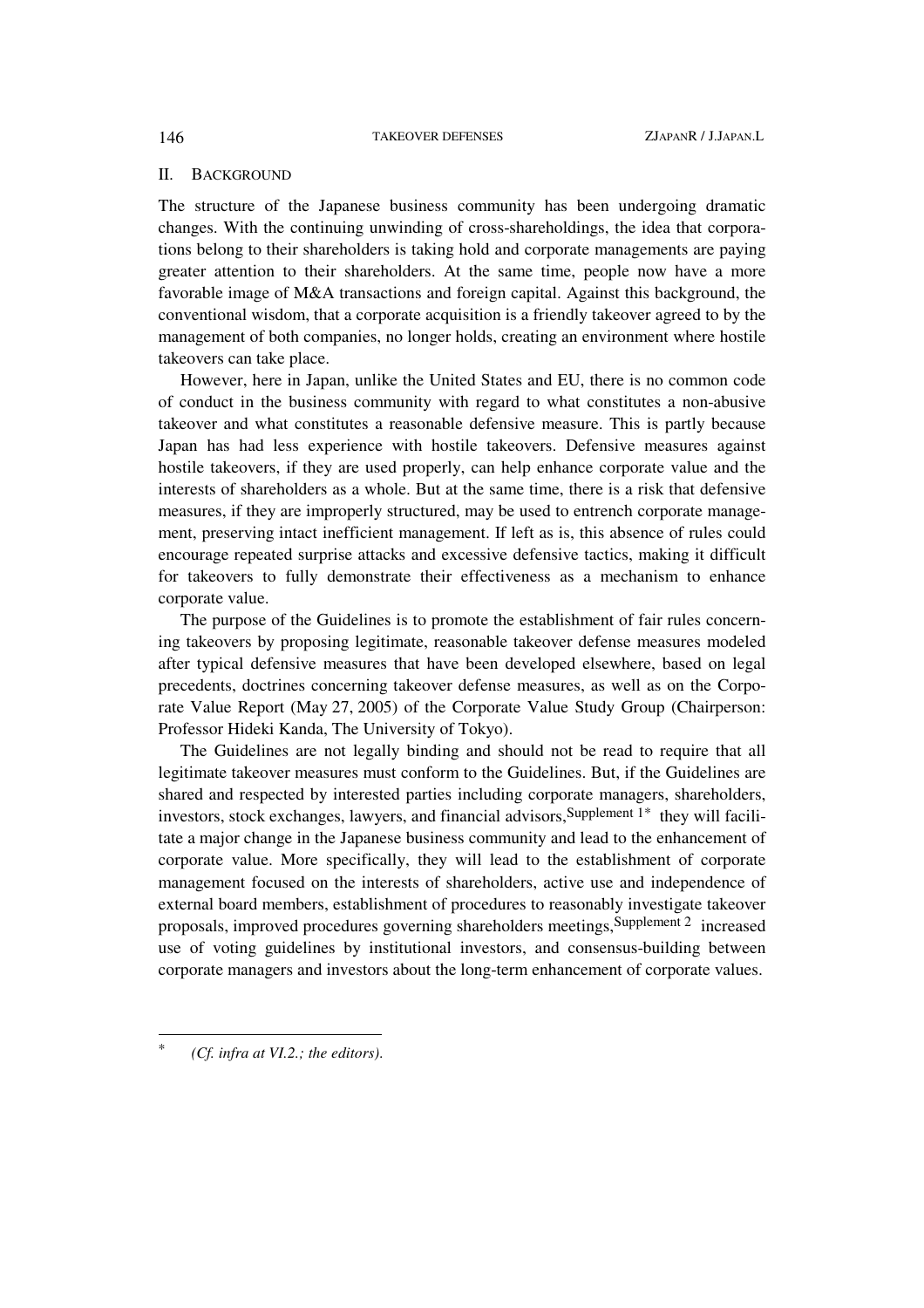## Nr. / No. 21 (2006) TAKEOVER DEFENSES 147

The mission of the Guidelines is to change the business community from one without rules to one governed by fair rules applicable to all. To prepare for the upcoming era of M&A activity, we expect the Guidelines to become the code of conduct for the business community in Japan by being respected and, as the need arises, revised.

# III. PRINCIPLES

Takeover defense measures should conform to the following principles in order to protect and enhance corporate value and the interests of shareholders as a whole.

# *1. Principle of protecting and enhancing corporate value and the interests of shareholders as a whole*

The adoption, implementation and termination of takeover defense measures should be undertaken with the goal of protecting and enhancing corporate values and, by extension, the interests of shareholders as a whole. Supplement 3

## *2. Principle of prior disclosure and shareholders' will*

When takeover defense measures are adopted, their purpose and terms should be specifically disclosed and such measures should reflect the reasonable will of the shareholders.

# *3. Principle of ensuring the necessity and reasonableness of defensive measures*

Takeover defense measures that are adopted in response to a possible takeover threat must be necessary and reasonable in relation to the threat posed.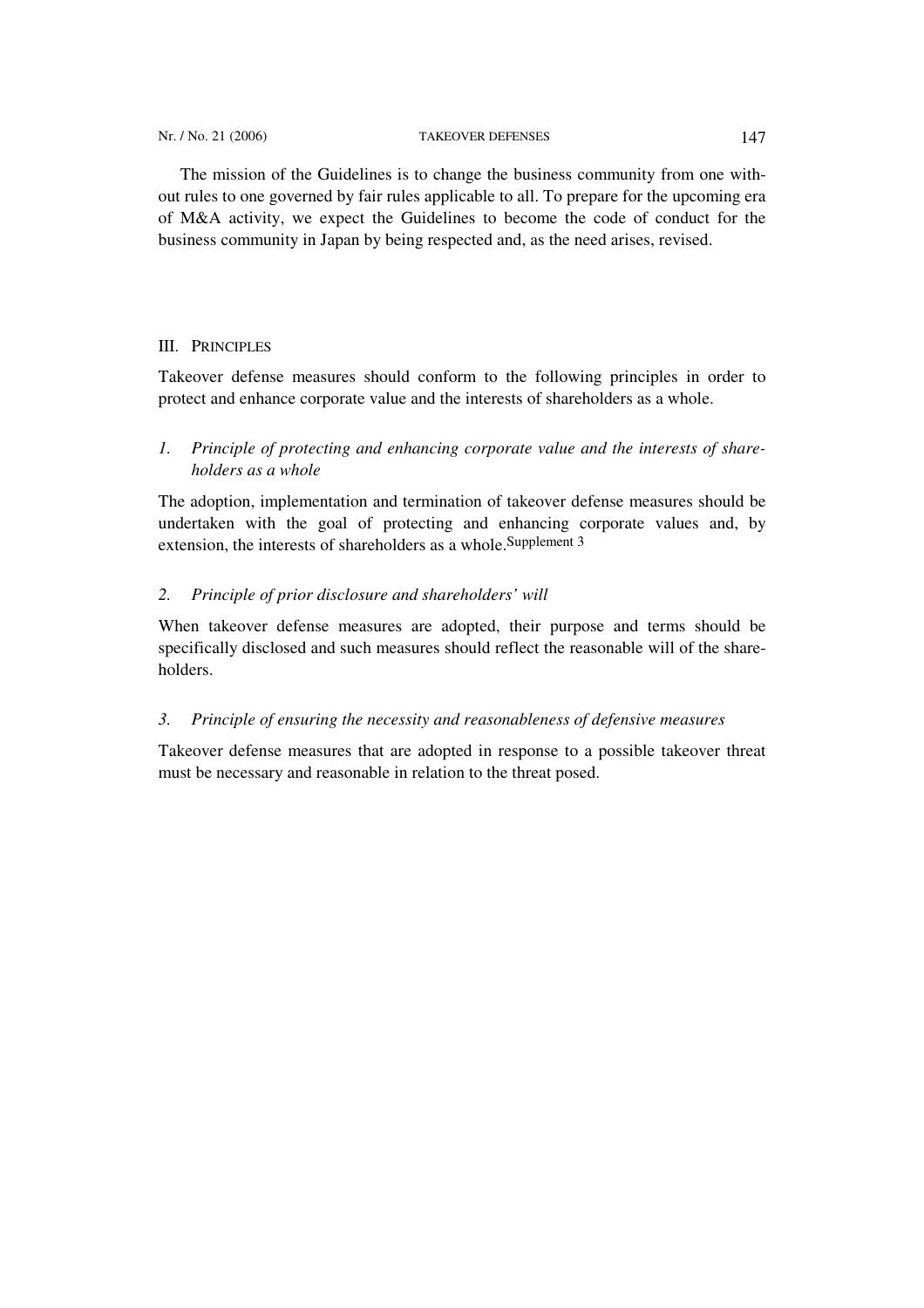## IV. PURPOSES

# *1. Principle of protecting and enhancing corporate value and the interests of shareholders as a whole*

The adoption, implementation and termination of takeover defense measures should be undertaken with the goal of ensuring and enhancing corporate values and the interests of shareholders as a whole (hereinafter referred to as "shareholder interests"). (Note 1) (Note 2)

A joint-stock corporation aims to enhance its corporate value and ultimately shareholder interests by respecting its relationship with various stakeholders, such as its employees, suppliers and customers.

If an acquiring person becomes a majority shareholder and abuses its power by running the corporation for its own interests, it will impair the corporate value and damage shareholder interests. Moreover, depending on the manner of the takeover, shareholders may be coerced into selling, including at unfair prices not reflecting the real value of the corporation. This would harm the interests of the shareholders.

<sup>(</sup>Note 1) The following can be cited as typical defensive measures to protect and enhance shareholder interests.

<sup>(</sup>i) Takeover defense measures to prevent takeovers that would cause an apparent damage to shareholder interests through any of the acts listed in (a) through (d). Supplement  $4$ (a) Accumulating shares with the intent of requiring the corporation to buy them back at a higher price

<sup>(</sup>b) Temporarily taking control of the corporation and running the corporation in the interests of the acquirer at the expense of the corporation, such as acquiring the corporation's important assets at low prices

<sup>(</sup>c) Pledging assets of the company as collateral for debts of the acquirer or its group companies or using the company's funds to repay such debts

<sup>(</sup>d) Temporarily taking control of management of the company and selling valuable assets that are currently not related to the company's businesses and declaring temporarily high dividends with profits from the disposition, or selling the shares at a higher price after the share price rose due to temporarily high dividends

<sup>(</sup>ii) Defensive measures to prevent coercive, two-tiered takeovers (takeovers which coerce shareholders into accepting a higher priced front-end tender offer by setting unfavorable terms or not specifically indicating terms for the back end of the transaction, without offering to buy all shares at the front end).

<sup>(</sup>iii) Defensive measures to ensure the time and negotiating power required for the target to (i) obtain information from the acquirer in the case where it is difficult for shareholders to evaluate the takeover proposal, for example, where shareholders do not have sufficient information in order to decide whether to sell or keep their shares notwithstanding the fact that the takeover proposal would impair shareholder interests, or to (ii) present a superior alternative to shareholders.

<sup>(</sup>Note 2) With regard to the first principle, if a competing, unsolicited proposal is received after the board has already agreed to a friendly takeover, the directors have a fiduciary duty to evaluate the competing proposal in good faith. It is not appropriate for a corporation to implement takeover defense measures that deprive shareholders of the opportunity to consider competing proposals unless there are reasonable grounds.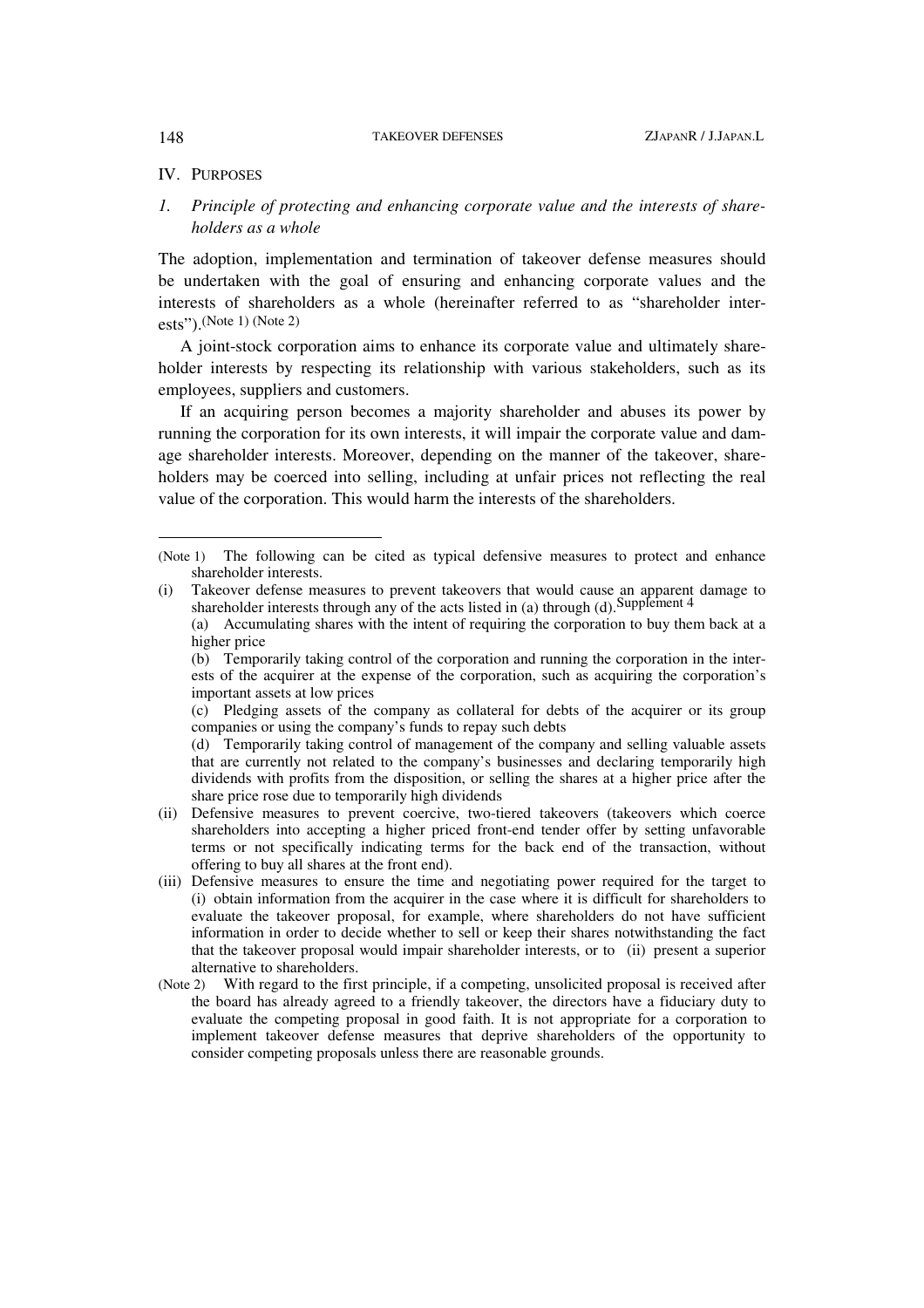Therefore, it is legitimate and reasonable for a joint-stock corporation to adopt defensive measures designed to protect and enhance shareholder interests by preventing certain shareholders from acquiring a controlling stake in the corporation.

# *2. Principle of prior disclosure and shareholders' will*

In order to ensure the legal validity and reasonableness of takeover defense measures, the purpose and terms of the defensive measure shall be disclosed in advance in specific terms to allow shareholders to make appropriate investment decisions (principle of prior disclosure) and shall reflect the reasonable will of the shareholders (principle of shareholders' will).

## *(1) Prior disclosure*

 $\overline{a}$ 

In order to enable shareholders, investors, acquirers and others to take into account the effect of defensive measures and to make appropriate investment decisions, when adopting takeover defense measures, companies should clearly disclose in detail the purpose, specific terms, and effects (both positive and negative, including impacts on the restriction or modification of voting rights and property rights) of the defensive measures.(Note 3)

- *(2) Principle of shareholders' will*
- (i) Adoption of defensive measures upon receipt of approval at a general meeting of shareholders

As the ultimate decision making body, the shareholders, who are the real owners of a corporation, may use the general meeting of shareholders to adopt takeover defense measures involving amendments to the articles of incorporation or other methods for the purpose of protecting shareholder interests. Restricting the transfer of shares in the

<sup>(</sup>Note 3) In order to enhance the legitimacy of takeover defense measures and promote acceptance by shareholders and market participants, it is extremely important for companies adopting defensive measures not only to comply with laws and regulations, such as Commercial Code and the Securities Exchange Law, and the minimum disclosure rules of stock exchanges but also to disclose takeover defense measures voluntarily by utilizing operating reports (*Eigyô Hôkoku-sho*) and financial reports (*Yûka Shôken Hokokusho*), etc. When adopting defensive measures, companies should proactively notify shareholders,

investors, employees and other stakeholders, addressing "what is this measure intended to defend against?" and "what defensive measures are being adopted in order to accomplish that objective?" Through investor relations activities, companies should discuss the factors contributing to corporate value and specific management strategies under consideration to enhance corporate value, such as increasing dividends and implementing effective business strategies. Most institutional investors are interested in the long-term enhancement of corporate value. When adopting defensive measures in advance of an unsolicited takeover proposal, companies should spare no effort to win the understanding and confidence of shareholders and investors about long-term management strategies.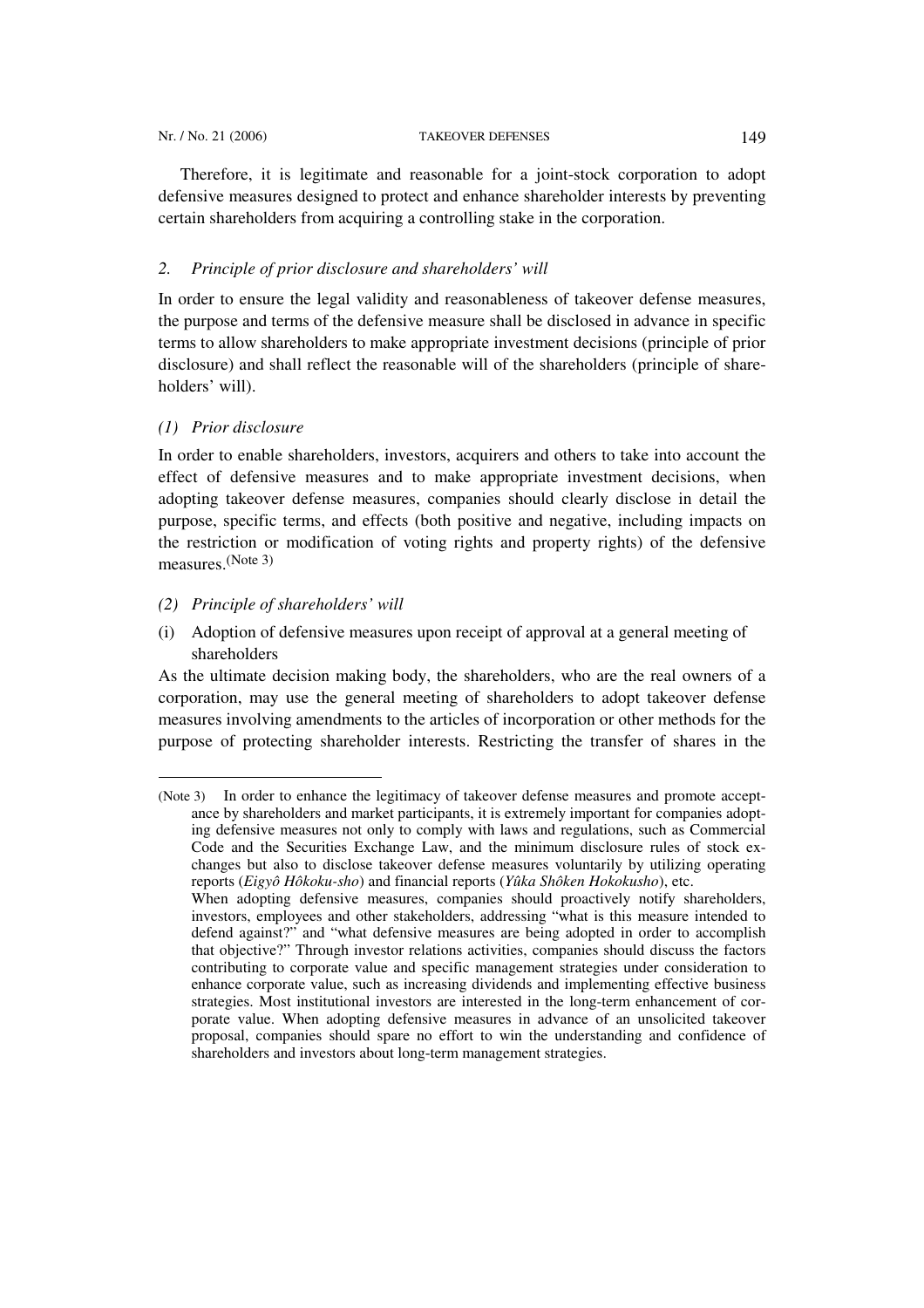articles of incorporation is the most obvious example. Issuance of new shares or stock acquisition rights to a third party under particularly favorable conditions would also be deemed legitimate if approved by a special resolution of a general meeting of shareholders. Moreover, with regard to matters whose impact on shareholders is less significant than those matters requiring a special resolution (which requires a super-majority vote under the law), the adoption of defensive measures by an ordinary resolution of a general meeting of shareholders is permitted as a legitimate exercise of self-governance by shareholders.

(ii) Adoption of defensive measures by a resolution of the board of directors

While it is not consistent with the division of corporate authority envisioned by the laws of Japan for directors, who are elected at a general meeting of shareholders, to change the composition of shareholders by adopting a takeover defense measure, since it is difficult to convene a general meeting of shareholders in a timely manner, it is not advisable to reject outright the adoption of defensive measures by the board of directors when such measures enhance shareholder interests.

Even in the case where a takeover defense measure has been adopted by a resolution of the board of directors, if there is a mechanism that allows the shareholders to terminate the defensive measure (and their failure to do so indicates passive approval), it does not run counter to the principle of shareholders' will.

## *3. Principle of ensuring the necessity and reasonableness of defensive measures*

Takeover defense measures should be designed to protect and enhance shareholder interests. If defensive measures create inequality between shareholders, they could pose a serious threat to the principles of shareholder equality and protection of property rights. Moreover, there is a risk that defensive measures may be used not to enhance shareholder interests but to entrench corporate management.

In order to ensure the legitimacy and reasonableness of takeover defense measures, it is necessary to prevent these undesirable effects. Therefore, takeover defense measures should be adopted based on the principle of necessity and reasonableness by giving due consideration to the principles of shareholder equality,  $(Note 4)$  protection of property

<sup>(</sup>Note 4) The principle of shareholder equality is a principle that shareholders should be given proportionate treatment and rights based on the numbers of shares held. Takeover defense measures that do not treat all shareholders equally can be introduced without running counter to the principle of shareholder equality by utilizing any of the following methods (i) through (iii) specified in the Commercial Code.

<sup>(</sup>i) Issuance of stock acquisition rights on the condition that those who are able to exercise the rights are shareholders not holding shares in excess of a specified percentage (shareholders other than the acquiring person) Since the privilege of exercising stock acquisition rights is not included in the rights of shareholders, it does not run counter to the principle of shareholder equity to attach a condition that those who can exercise the right are shareholders other than the acquiring person.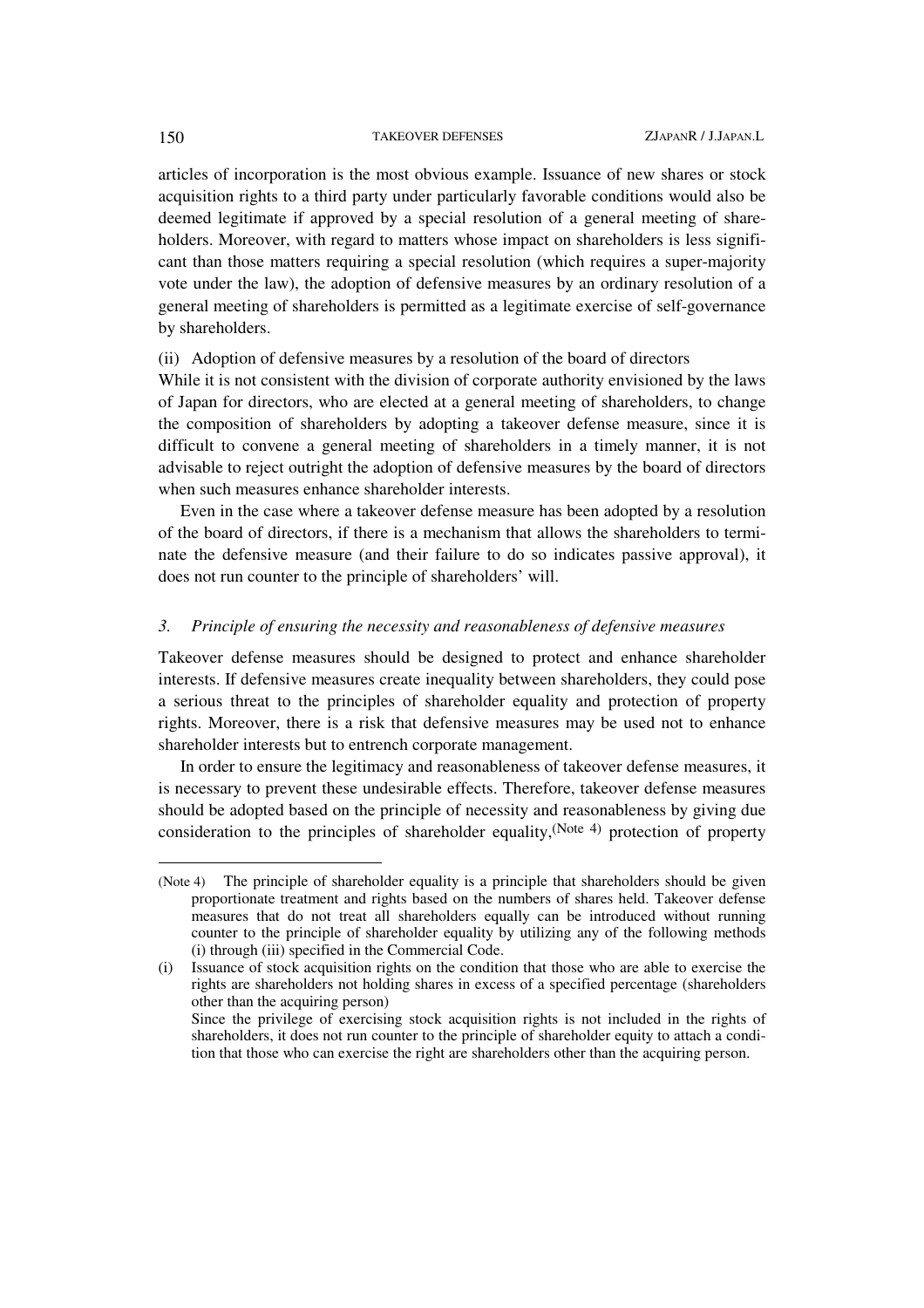$\overline{a}$ 

rights,(Note 5) and prevention of the abuse of defensive measures for entrenchment purposes.(Note 6)

(ii) Issuance of new shares or stock acquisition rights to shareholders other than the acquiring person

 Since shareholders of a public corporation do not have a right to subscribe for new shares or stock acquisition rights and the allocation of new shares or stock acquisition rights is not a matter over which shareholders have any say, it does not run counter to the principle of shareholder equality to allot new shares or stock acquisition rights only to shareholders other than the acquiring person.

- (iii) Issuance of different class of shares Since issuing different classes of shares, such as shares with certain veto powers (Article 222, Paragraph 9 of the Commercial Code), to certain persons is an exception to the principle of shareholder equality expressly set forth in the Commercial Code, it is legitimate to issue such shares as long as it is done after going through the necessary procedures, such as amendment of the articles of incorporation.
- (Note 5) Property rights are constitutional rights and the Commercial Code gives due consideration to the protection of shareholders' property rights through the principle of the free transferability of stock, the designation system for the purchasers of stock with transfer limitations, and the system allowing shareholders to request the company to buy back their shareholdings. Therefore, when adopting a takeover defense measure that may be detrimental to the financial interests of specific shareholders, such as the acquiring person, the company is required to take the following appropriate steps.
- Since issuing new shares or stock acquisition rights to persons other than shareholders under particularly favorable conditions significantly reduces the value of existing stock, it requires a special resolution by a general meeting of shareholders (Article 280-2 Paragraph 2, Article 280-21 Paragraph 1 of the Commercial Code).
- (ii) It is possible to issue to shareholders stock acquisition rights that can be exercised only by shareholders other than an acquiring person if approved by a resolution of the board of directors. However, if the terms of the stock acquisition rights are likely to cause excessive damage to the financial interests of the acquiring person, there is a risk that such issuance may be determined to be illegal under the provision of Article 280-21, Paragraph 1 of the Commercial Code. Therefore, it is necessary to adopt measures to enhance the legal validity of the stock acquisition rights (see V2 (1) below).
- (Note 6) When implementing takeover defense measures, the board of directors must reasonably determine that a threat to shareholder interests exists. In addition, the board of directors must reasonably ensure that the defensive measures implemented are reasonable in relation to the threat posed and not excessive to the threat posed. The reasonable decision-making process the board of directors must engage in exercising sound judgment requires a serious review to avoid any material and careless misunderstandings of the underlying facts and should include consultation with external experts such as lawyers and financial advisors. Careful deliberations are necessary to prevent the board from making arbitrary decisions and to enhance the fairness of takeover defense measures.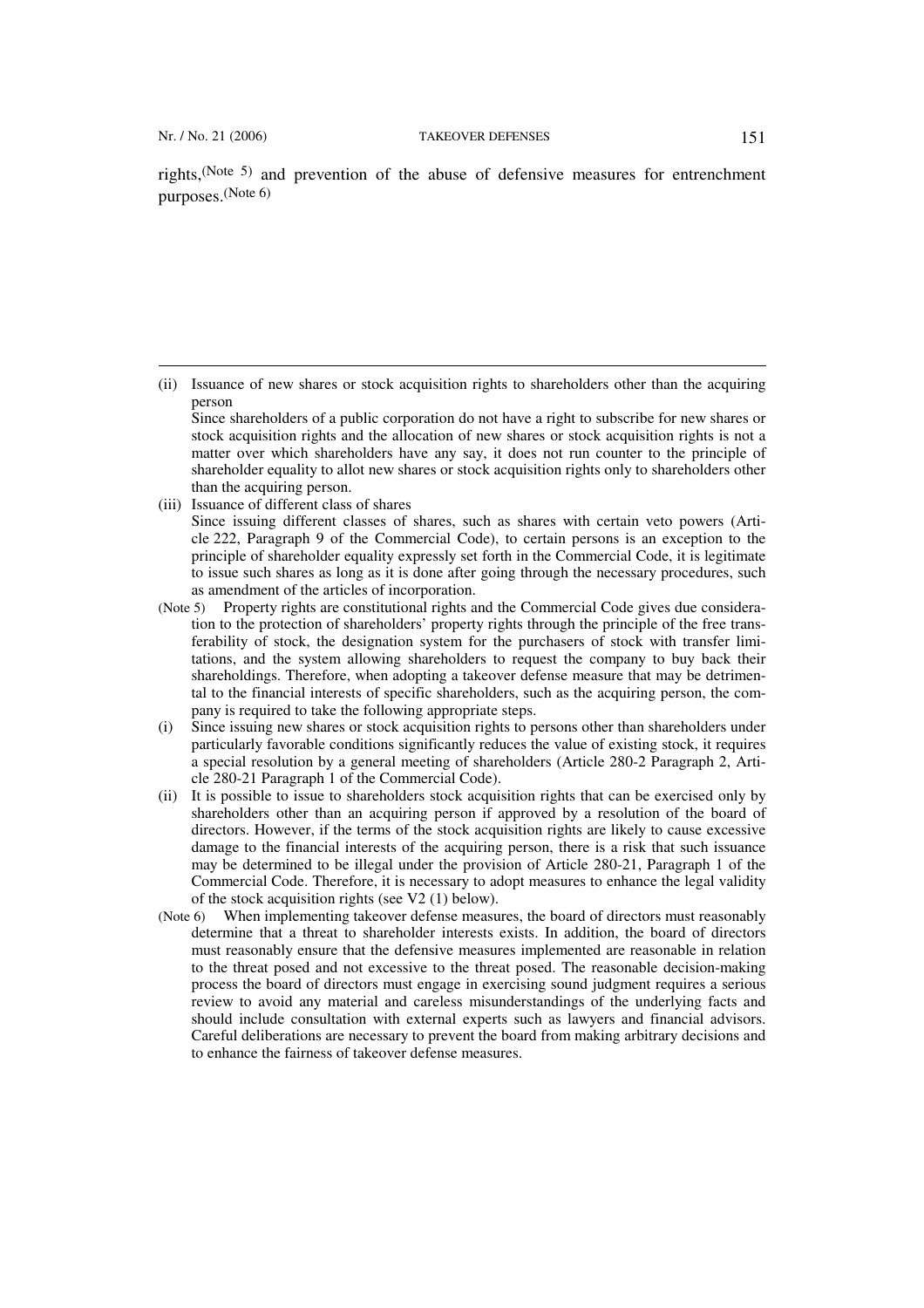V. SPECIFIC EXAMPLES: FOCUSING ON STANDARD FOR REASONABLENESS AND THE INTERPRETATION OF THE GROSSLY UNFAIR ISSUANCE STANDARD

There are a variety of takeover defense measures, and the most typical ones in use are stock acquisition rights and different classes of stock. It would be useful to establish criteria on the legality (see  $1(1)$  and  $2(1)$  below) and the reasonableness (see  $1(2)$  and 2 (2) below) of these types of takeover defense measures for the business community.

Some specific examples of takeover defenses which utilize stock acquisition rights and different classes of stock (hereafter called "stock acquisition rights, etc.") are presented below, along with steps that should be taken to promote the acceptance of such measures by interested parties (such as stockholders and the market) while ensuring reasonableness and eliminating the risk of injunction,(Note 7) these steps are also in keeping with the three principles of the Guidelines.

- *1.* When stock acquisition rights, etc. are issued based on approval at a general *meeting of stockholders*
- *(1) Methods for avoiding an injunction on the issuance of stock acquisition rights, etc.*

Under the Commercial Code, the issuance of stock acquisition rights, etc., is, in principle, subject to a board resolution (Article 280-20, Paragraph 2, Article 280-2, Paragraph 1), and for joint stock companies, except where transfer of their shares is restricted, approval at a general meeting of stockholders on the issuance of stock acquisition rights, etc. is only required if:

- 1) The issuance is to someone other than a stockholder on especially favorable terms (Article 280-2, Paragraph 2, Article 280-21, Paragraph 1); or
- 2) The articles of incorporation specify that the issuance of stock acquisition rights, etc. requires approval at the general meeting of stockholders (Article 280-2, Paragraph 1, Article 280-20, Paragraph 2)

With respect to the use of different classes of stock, a prerequisite for the issuance of such stock is that the terms of such shares must be fully set out in the articles of incorporation (Article 222, Paragraph 2). When stock acquisition rights, etc. are issued as a takeover defense measure based on approval at the general meeting of stockholders, it is generally assumed that (i) shareholder interests will be protected and enhanced, (ii) the

<sup>(</sup>Note 7) It is important to discuss the possibility of an injunction being granted with respect to the issuance of stock acquisition rights, etc. (Articles 280-10 and 280-39 of the Commercial Code) because: (i) practically, the legal introduction of takeover defense measures is of the utmost importance and (ii) while the issue of whether there have been violations of legal ordinances or the articles of incorporation which might give rise to an injunction is relatively straightforward, the question of whether such an issuance might constitute a grossly unfair method is far more difficult. Therefore, the presentation of objective and specific criteria which should eliminate the risk of injunction based on the three principles of the Guidelines is very important.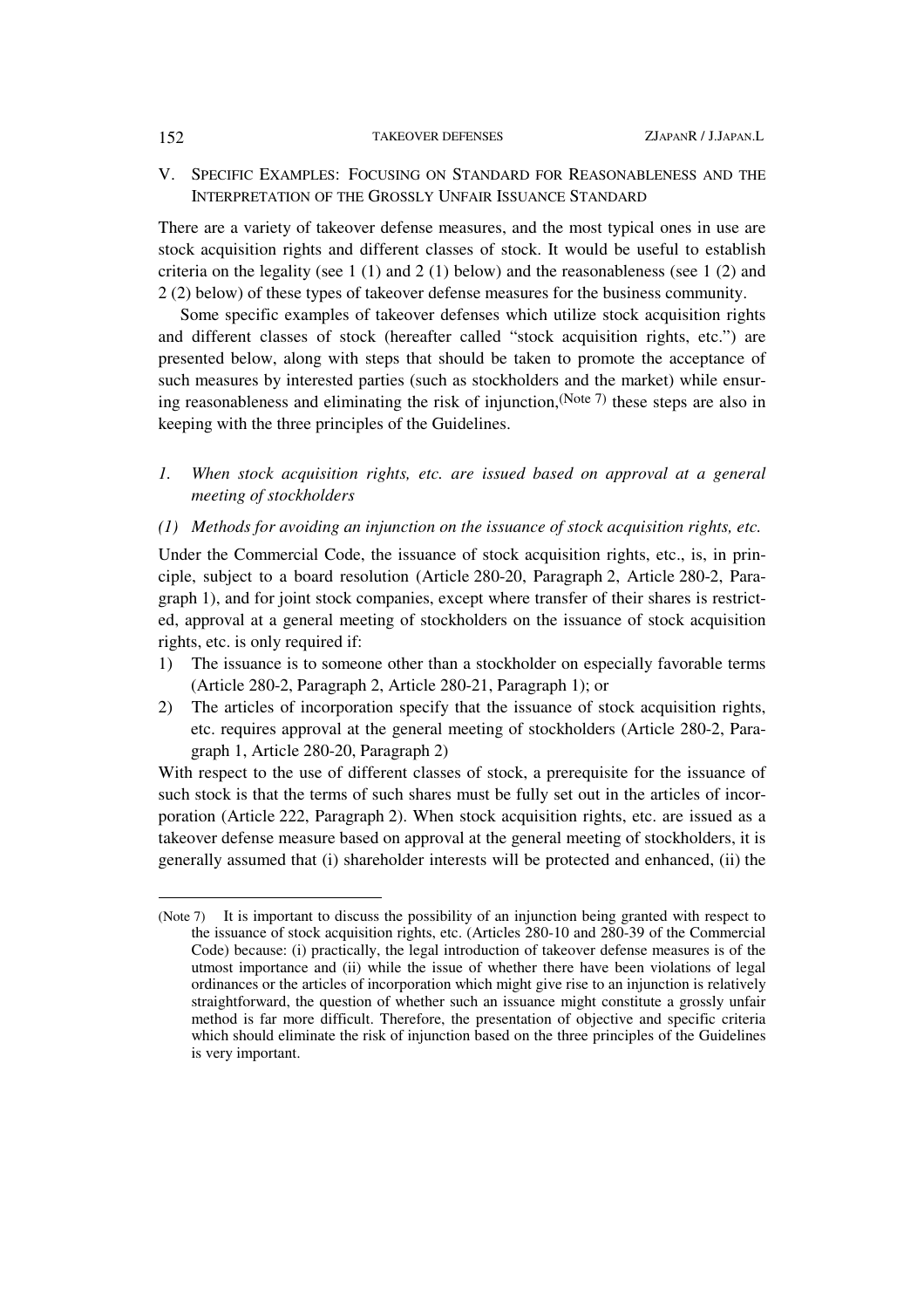will of the shareholders has been followed, and (iii) the defensive measures will be used according to necessary and reasonable methods without a risk of abuse of power by the board of directors. Therefore, there is a high probability that such measures will be considered in compliance with the three principles of the Guidelines, and thus constitute a fair issuance.

*(2) Methods to ensure the reasonableness of takeover defense measures and promote the acceptance by shareholders, investors and other interested parties* 

In order to promote the acceptance of shareholders, investors and other interested parties, it is also necessary to increase the reasonableness of takeover defense measures in accordance with the three principles indicated in the Guidelines.

Taking into account the principle of protection and enhancement of corporate value and shareholder interests, even if the issuance of stock acquisition rights, etc. as a takeover defense measure is approved at the general meeting of stockholders, in the event of a takeover bid that is in the shareholders' best interests, it is necessary to have a mechanism that makes it possible to remove the takeover defense measure, such as stock acquisition rights, etc. Accordingly, to improve reasonableness, shareholders should be able to terminate the stock acquisition rights, etc. by replacing the board at one general shareholders meeting.Supplement 5, 6

Taking into account the principle of prior disclosure and shareholders' will, reasonableness is increased by, for example, requiring the periodic approval of the stock acquisition rights, etc. at general shareholders meetings after the issuance.Supplement 7

Taking into account the principle of ensuring necessity and reasonableness, it is necessary to consider fair treatment of shareholders, especially since the introduction of different classes of stock, such as golden shares, may discriminate against shareholders other than the acquiring person. In particular, a publicly traded company should be cautious about issuing non-redeemable golden shares.

# *2. When stock acquisition rights, etc. are issued based on a resolution of the board of directors*

## *(1) Method for avoiding an injunction on the issuance of stock acquisition rights, etc.*

Any issuance of stock acquisition rights, etc., except in the instances mentioned in 1 (1) above, does not require approval of the general shareholders meeting. Supplement 8

Accordingly, in such cases, the issuance of stock acquisition rights based solely on a resolution of the board of directors is not a violation of law or articles of incorporation. However, there is a possibility that such issuance will be considered an issuance by a grossly unfair method and thus will be enjoined.

The question of whether the issuance of stock acquisition rights, etc. as a takeover defense is a grossly unfair method is ultimately for the courts to decide. Clarifying the details based on legislative intent and judicial precedents, however, would be helpful in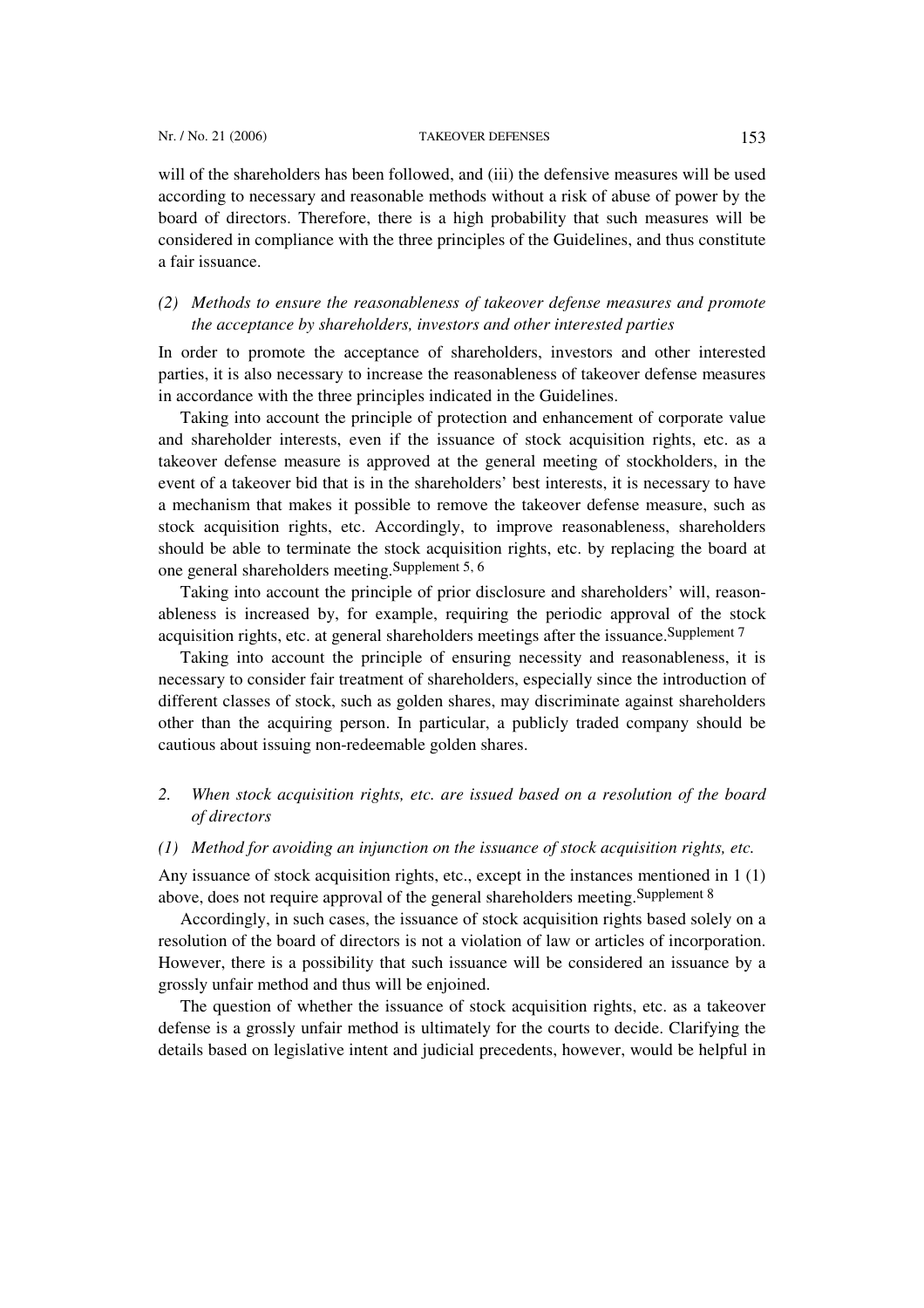establishing the standards as to whether the method conforms to (i) the principle of protecting and enhancing corporate value and stockholder interests, (ii) the principle of prior disclosure and shareholders' will, and (iii) the principle of necessity and reasonableness.

1) Principle of protecting and enhancing corporate value and shareholder interests

If the issuance of stock acquisition rights, etc. is solely for the purpose of entrenching the board, it is likely that it will be regarded as a grossly unfair method. On the other hand, if the issuance is intended to protect or enhance shareholder interests (see Note 1), there is little risk that it will be considered a grossly unfair method, even if there is no business purpose, such as the procurement of capital.

## 2) Principle of prior disclosure and shareholders' will

The fairness of an issuance of stock acquisition rights is enhanced if (1) there is public disclosure of the purpose and specific terms prior to the issuance of the stock acquisition rights, etc., and (2) the issuance reflects the reasonable will of the shareholders

# *(The purpose of the issuance of stock acquisition rights, etc. must be disclosed)*

The issuance of stock acquisition rights, etc. as a takeover defense measure will affect shareholders with respect to future changes in the control of the company. Since it is possible that the issuance will be judged to be a grossly unfair method, the company is required to provide the necessary information to shareholders so that they can decide whether to seek an injunction or act to cause the termination of the stock acquisition rights, etc. based on the general consensus of the shareholders after being informed of the purpose.

Accordingly, the fairness of the issuance of stock acquisition rights, etc. as a takeover defense can be increased by disclosing to shareholders that the main purpose of the rights is as a takeover defense method, along with disclosure of the potential disadvantages to the shareholders.

## *(Must reflect the reasonable will of the shareholders)*

An issuance of stock acquisition rights, etc. cannot be considered to be based on the reasonable will of the shareholders if there is no mechanism whereby the shareholders can cause the termination of the stock acquisition rights, etc. (in which case their failure to do so would constitute passive approval). In such a case, it is likely that such issuance will be considered an unfair issuance and thus will be enjoined. Supplement 9

Accordingly, for stock acquisition rights to be used as a takeover defense, it is necessary to provide a mechanism to allow shareholders to cause the termination of such rights based on the general opinion of the shareholders.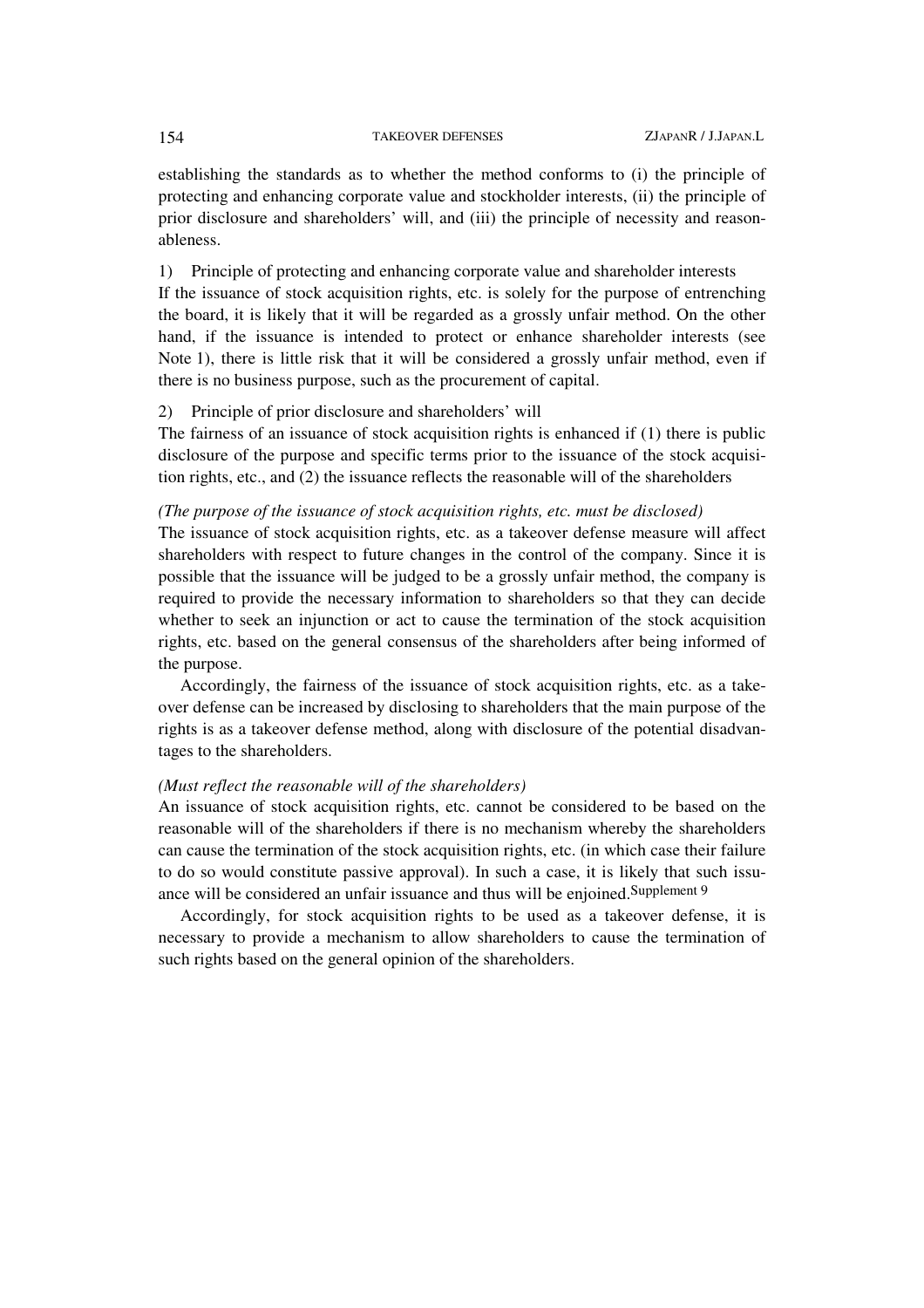$\overline{a}$ 

## Nr. / No. 21 (2006) TAKEOVER DEFENSES 155

## 3) Principle of necessity and reasonableness

The fairness of the issuance of stock acquisition rights, etc. can be enhanced by providing measures like those described below and using the necessary and appropriate methods to prevent a takeover.

## *(Ensuring no discrimination among shareholders other than the acquiring person)*

Unfavorable treatment of shareholders other than the acquiring person or the failure to grant advantages to all shareholders other than the acquiring person in order to prevent a takeover is generally not reasonable. Therefore, unless there is a reasonable basis for the issuance, it is likely that stock acquisition rights, etc. will be considered to have been issued by a "grossly unfair method," if their terms include a provision which allows discriminatory treatment among shareholders (other than the acquiring person),Supplement 10 or if such rights have been issued on favorable terms only to certain shareholders (other than the acquiring person).(Note 8) (Note 9)

Accordingly, the fairness of the issue of new stock acquisition rights, etc. as a takeover defense can be enhanced by designing the measure so that there is no unreasonably unequal treatment of shareholders other than the acquiring person.

*(There should be no excessive financial loss to shareholders as a result of the issuance)*  Takeover defense measures will be implemented after a takeover is initiated. If they are implemented and the takeover is thereby prevented, the purpose is achieved. In the event of an issuance of stock acquisition rights, etc. in the absence of an actual takeover threat, if such issuance results in an excessive financial loss to shareholders at the time of the issuance,(Note 10) there is a high probability that the issuance will be considered as a grossly unfair method.

<sup>(</sup>Note 8) In the case of stock acquisition rights, etc. being issued to a specified third party for the purpose of procuring capital or establishing a business tie-up, the prohibition on discrimination discussed above will not apply, since such issuance is not a takeover defense measure.

<sup>(</sup>Note 9) Unlike the stock acquisition rights, etc., the details of different classes of stock are defined in the articles of incorporation, and thus, shareholder approval is obtained for the differential treatment of the shareholders of the different classes of stock. Therefore, this is generally considered to be legal, even when the different classes of stock are only issued to specific shareholders.

<sup>(</sup>Note 10) This means, for example, a case where stock acquisition rights, etc. with the exercise conditioned on the initiation of a takeover are actually allocated to all shareholders before the start of a takeover, with a specific day prior to the start of the takeover as the record date for allocation (except where resolved or disclosed prior to the commencement of a takeover that stock acquisition rights will be allotted on condition that a takeover is commenced). In such cases, it is likely that all shareholders acquiring stock after the record date, including those who are not the acquiring person, will incur unexpected losses. In addition, the value of the stock owned by shareholders as of the record date may also drop significantly. If the stock acquisition rights are subject to transfer restrictions, it is also possible that the shareholders cannot recover the portion of their investments corresponding to such drop in value. In this way the takeover causes unforeseen losses for shareholders who are not acquiring persons.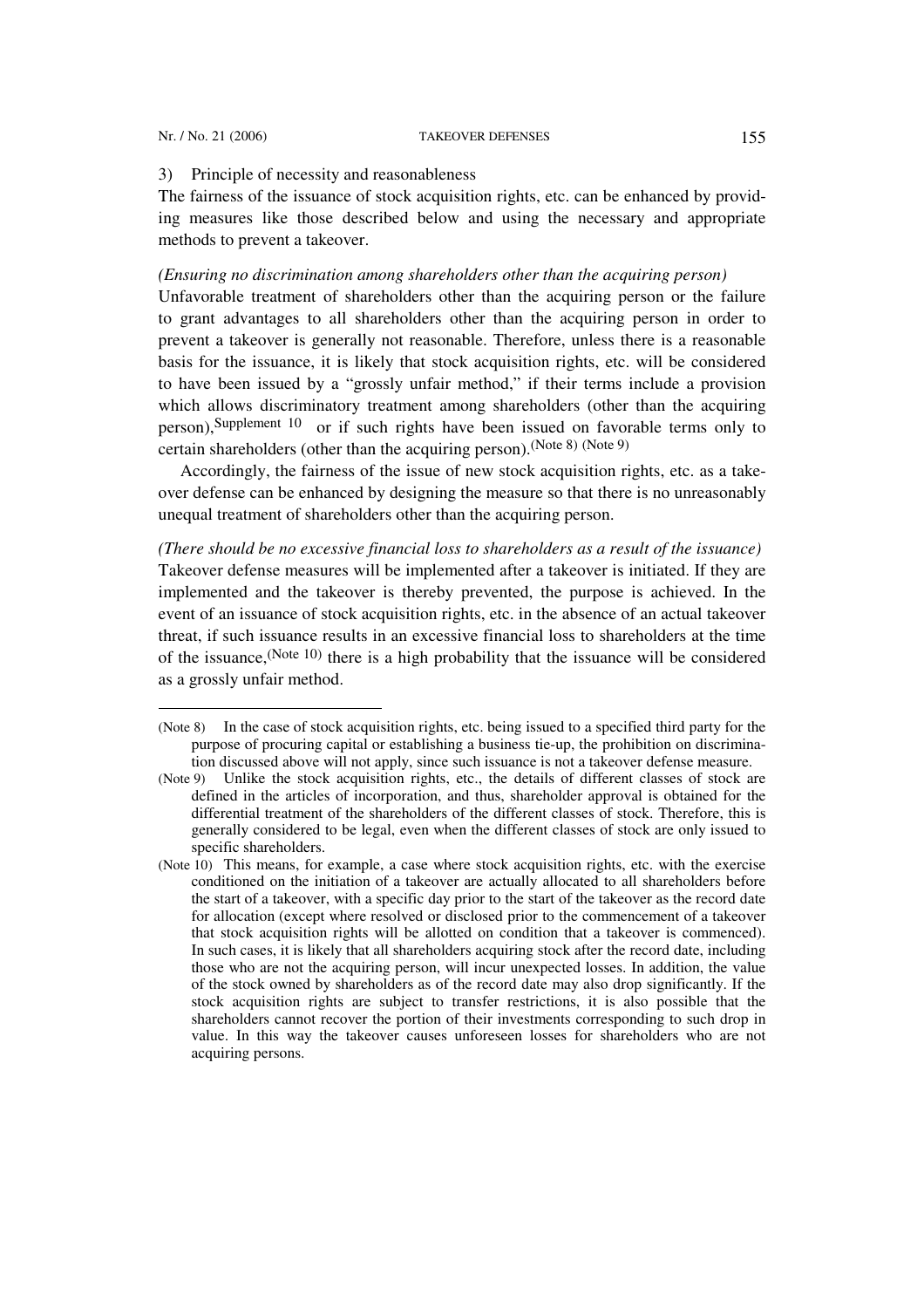Accordingly, the fairness of the issuance of stock acquisition rights, etc. as a takeover defense can be enhanced by designing the measure so that this type of excessive financial loss created for shareholders at the time of the issuance does not occur.

### *(There should be measures to prevent the abuse of power by the board of directors)*

There are also cases in which it is necessary for the board of directors to be given the discretion to redeem or terminate the stock acquisition rights, etc. in order to enable them to negotiate with the acquiring person regarding the terms of the acquisition. Therefore, granting the board of directors this discretion cannot be considered to constitute a grossly unfair method.

However, if the structure of the stock acquisition rights, etc. issued as a takeover defense is such that such rights cannot be redeemed and the discretion granted to the board of directors is overbroad, allowing the board of directors to entrench themselves in officeSupplement 9 despite the fact that the takeover proposal is in the shareholders' best interests, it is possible that they will be considered to be grossly unfair methods.

Accordingly, the fairness of the issuance of stock acquisition rights, etc. as a takeover defense can be enhanced by providing a mechanism to prevent the abuse of power by the board of directors.

# *(2) Methods to ensure the reasonableness of takeover defense measures and promote acceptance by shareholders, investors and other interested parties*

In order to promote acceptance by shareholders, investors and other interested parties, it is crucial to increase the reasonableness of takeover defense measures in accordance with the three principles presented in the Guidelines. In particular, in the case of a takeover bid that would protect and increase corporate value and shareholder interests, there should be a mechanism in place that enables the board of directors to act as promptly as possible to terminate defensive measures, without waiting for the judgment of the shareholders.

To achieve this, in order to prevent the abuse of discretion by the board of directors, there must be a mechanism whereby shareholders can express their own will regarding the takeover defense measures at the annual general meeting of stockholders,Supplement 5, 6 defensive measures should include provisions establishing objective criteria for the conditions on which the defensive measures would be terminated by the board of directors, or, importance should be placed on the judgments of independent outsiders.

## *(Establishment of objective criteria for transitions to takeover bids)*

Ensuring opportunities for an acquiring person to make a takeover bid (TOB) is an effective means of reflecting shareholder opinions by allowing them to respond to the TOB based on their own decisions.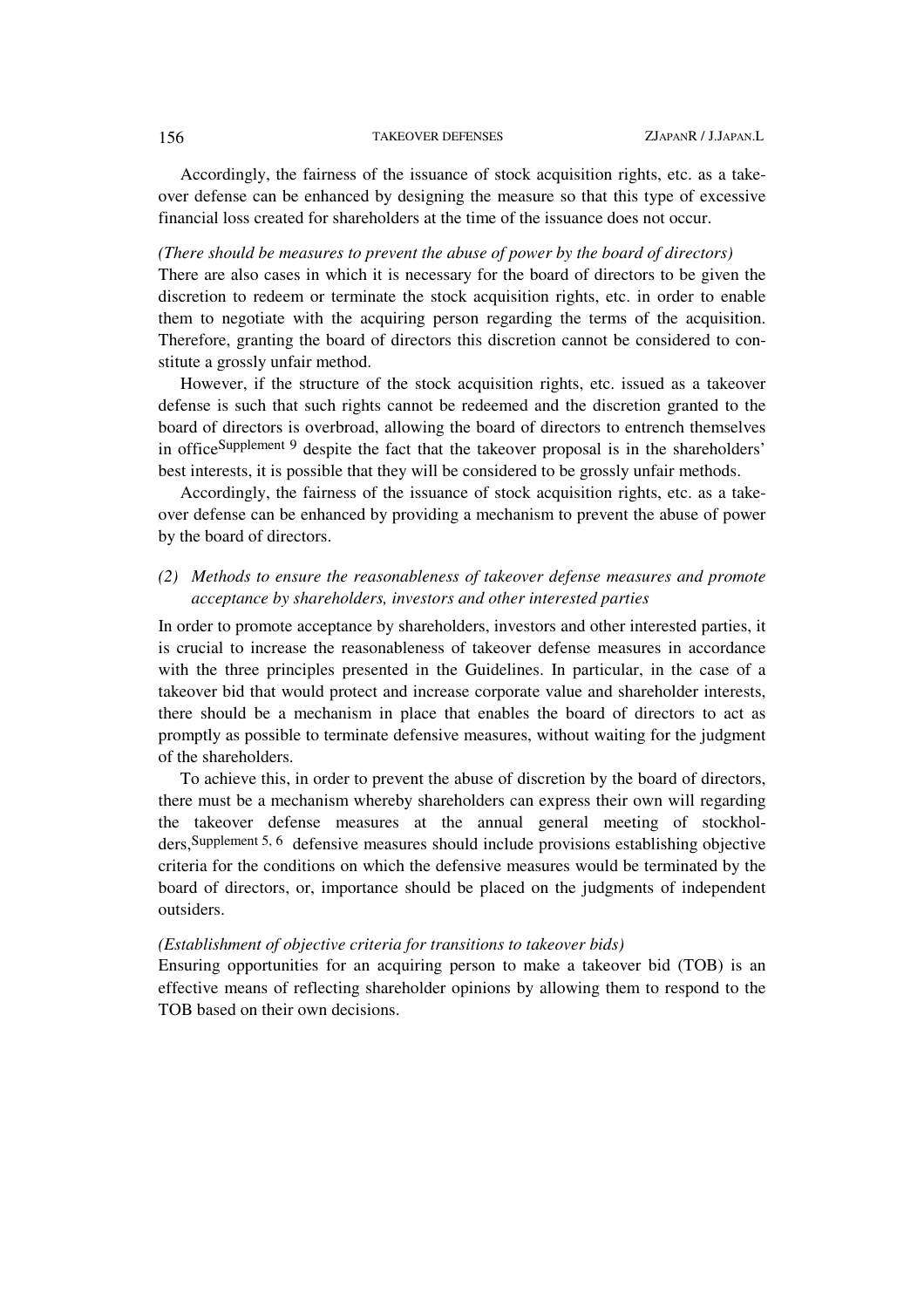Therefore, if the defensive measures are designed so that the stock acquisition rights, etc. are terminated(Note 11) in the event that the evaluation period and negotiation period for the TOB, details of the offer and related matters satisfy certain objective criteria, it will be easier to promote the acceptance of shareholders, investors and other interested parties.Supplement 11

In addition, if inside directors alone are allowed to decide whether to implement defensive measures without obtaining the consent of the independent outsiders, it is necessary to establish these objective criteria that preclude arbitrary judgments by inside directors. An example would be the automatic termination of stock acquisition rights, etc. in the event that the predetermined objective criteria, such as but not limited to, the provision of certain information, and the passage of specific evaluation and negotiation periods, are fulfilled.

## *(Consideration of the judgments of independent outsiders)*

The decision on whether to eliminate stock acquisition rights, etc. as a takeover defense after a takeover bid has been initiated may require consideration of complicated business issues, but the decision also can be influenced by the entrenchment behavior of inside directors. Therefore, it is reasonable for an outsider who can understand the operations of the company to evaluate a takeover bid after being given access to confidential company information that is difficult for shareholders to obtain. If provisions are included that give weight to the judgments of independent outside directors and auditors (independent outsiders) who are capable of closely monitoring any entrenchment behavior of inside directors, this should be effective in creating confidence among shareholders that the decisions of the board of directors are fair.Supplement 12 The greater the degree of independence that the company outsiders have from the company, the greater this effect.Supplement 13

Therefore, takeover defense measures require careful thought and planning to correlate the objective termination provisions with the independence and power of the independent outsiders.

In particular, if there are no objective termination criteria, in principle, some means is necessary to seriously consider the judgments of independent outsiders in order to eliminate arbitrary decisions by the board of directors.

# VI. COMMENTARY

## *1. Diagram*

 $\overline{a}$ 

The appended diagram provides an overview of the concepts of the guidelines.

<sup>(</sup>Note 11) In the event that stock acquisition rights, etc. have not yet been issued, this would mean stopping the issuance.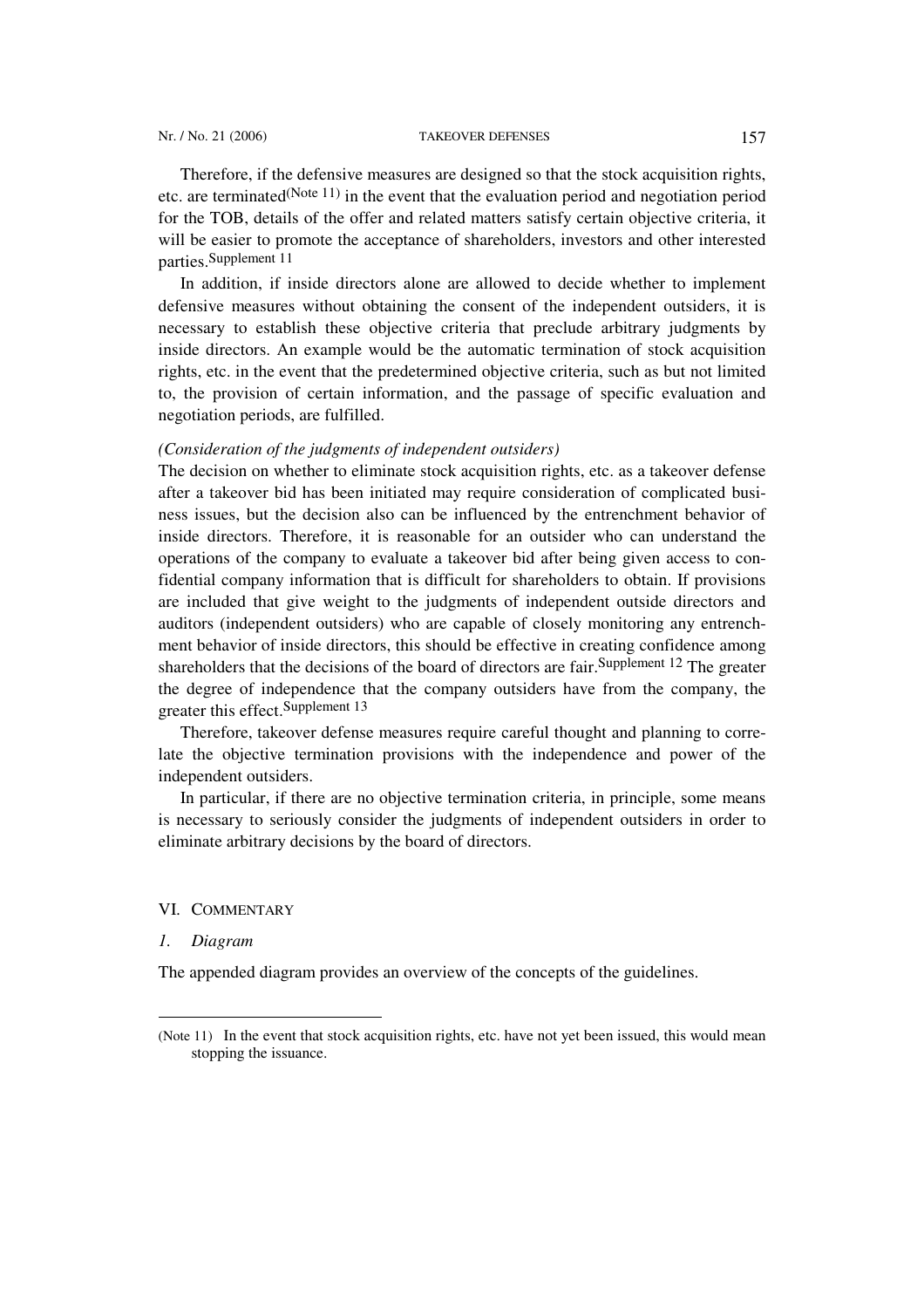# **Takeover Defense Guidelines for Protecting and Enhancing Corporate Value and the Interests of Shareholders as a Whole**

– Concept of takeover defensive measures to be adopted before an unsolicited takeover proposal is made –

|                                                                 | [The purpose of takeover defensive measures is to protect and enhance corporate value<br>and the interests of shareholders as a whole]                                                                                                                      |               |
|-----------------------------------------------------------------|-------------------------------------------------------------------------------------------------------------------------------------------------------------------------------------------------------------------------------------------------------------|---------------|
|                                                                 | [Principle 1] Protecting and enhancing corporate value and the interests of shareholders as a whole                                                                                                                                                         |               |
| <b>Examples</b>                                                 |                                                                                                                                                                                                                                                             |               |
| 1)                                                              | Defensive measures against certain types of takeovers that are clearly detrimental to the interests of shareholders                                                                                                                                         |               |
|                                                                 | as a whole (Green mail, Bust-up acquisitions, etc.)                                                                                                                                                                                                         |               |
| Defensive measures against coercive, two-tiered takeovers<br>2) |                                                                                                                                                                                                                                                             |               |
| 3)                                                              | Defensive measures to ensure that shareholders receive adequate information to make a decision on an informed basis,<br>and to provide the target an opportunity to pursue alternatives                                                                     | Purpose       |
|                                                                 | [Principle 2] Prior disclosure and shareholders' will                                                                                                                                                                                                       |               |
| <b>Prior disclosure:</b>                                        | Details (purpose, details, effect, etc.) of defensive measures must be disclosed in advance so<br>shareholders can make appropriate investment decisions                                                                                                    | pue           |
| Shareholders' will:                                             | 1) Adopted upon receipt of approval at the general shareholders' meeting $\rightarrow$ Shareholders' will<br>2) Adopted by a resolution of the board of directors<br>Must be a mechanism so the share-<br>$\rightarrow$<br>holders can remove such measures | <b>Nature</b> |
| [Principle 3] Necessity and reasonableness                      |                                                                                                                                                                                                                                                             |               |
| - Shareholder equality principle                                | Even for defensive measures that discriminate against the acquiror,<br>if the procedure is proper based on Commercial Law, it can be adopted                                                                                                                |               |
| - Property rights protection                                    | Even for defensive measures that may cause financial losses to the acquiror,<br>if the procedure is proper based on Commercial Law, it can be adopted                                                                                                       |               |
|                                                                 | - A mechanism to prevent misuse by management When the board reasonably determines the existence of threat,                                                                                                                                                 |               |
|                                                                 | there should be appropriate, non excessive implementation of defensive                                                                                                                                                                                      |               |
|                                                                 | measures to counter that threat                                                                                                                                                                                                                             |               |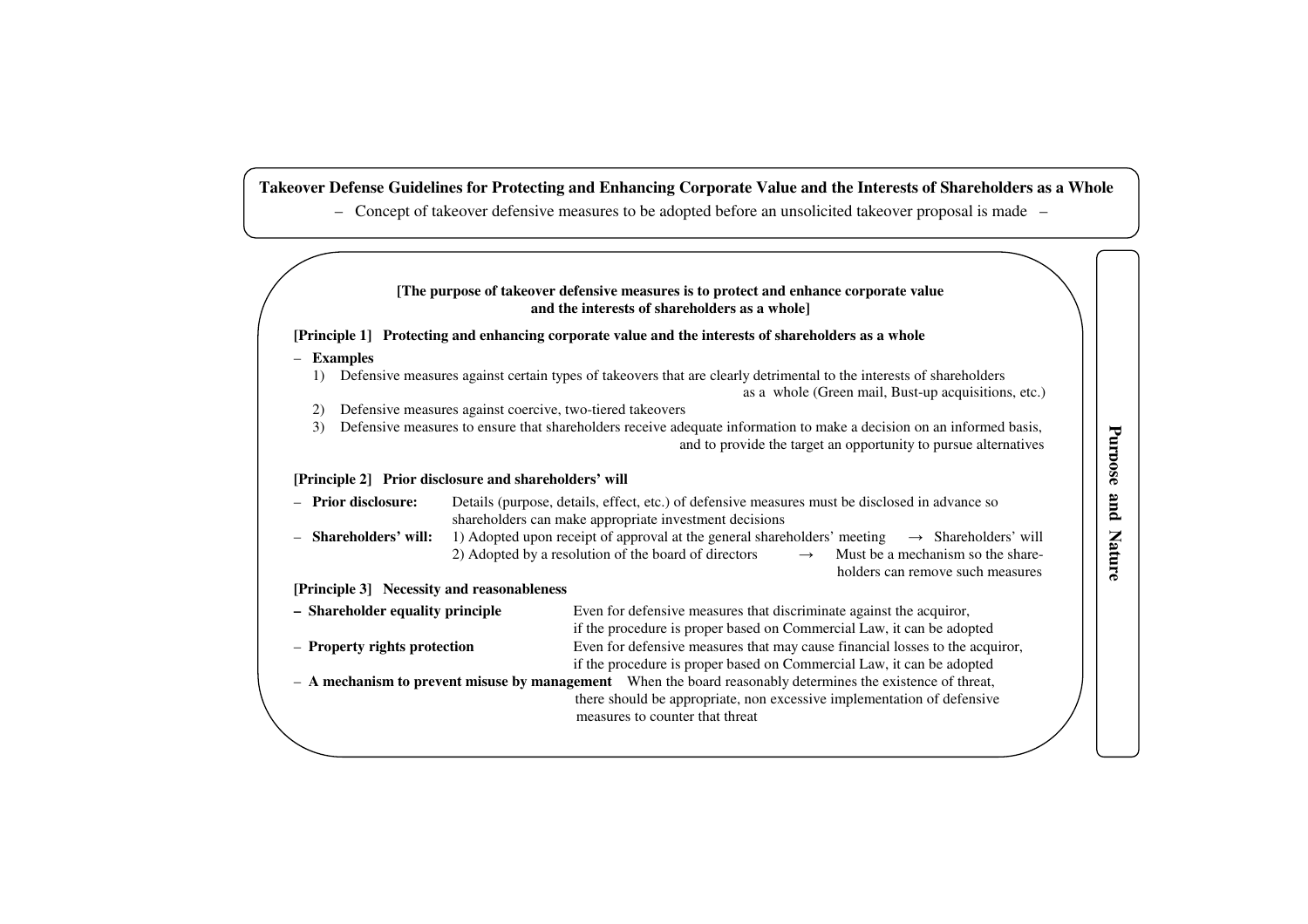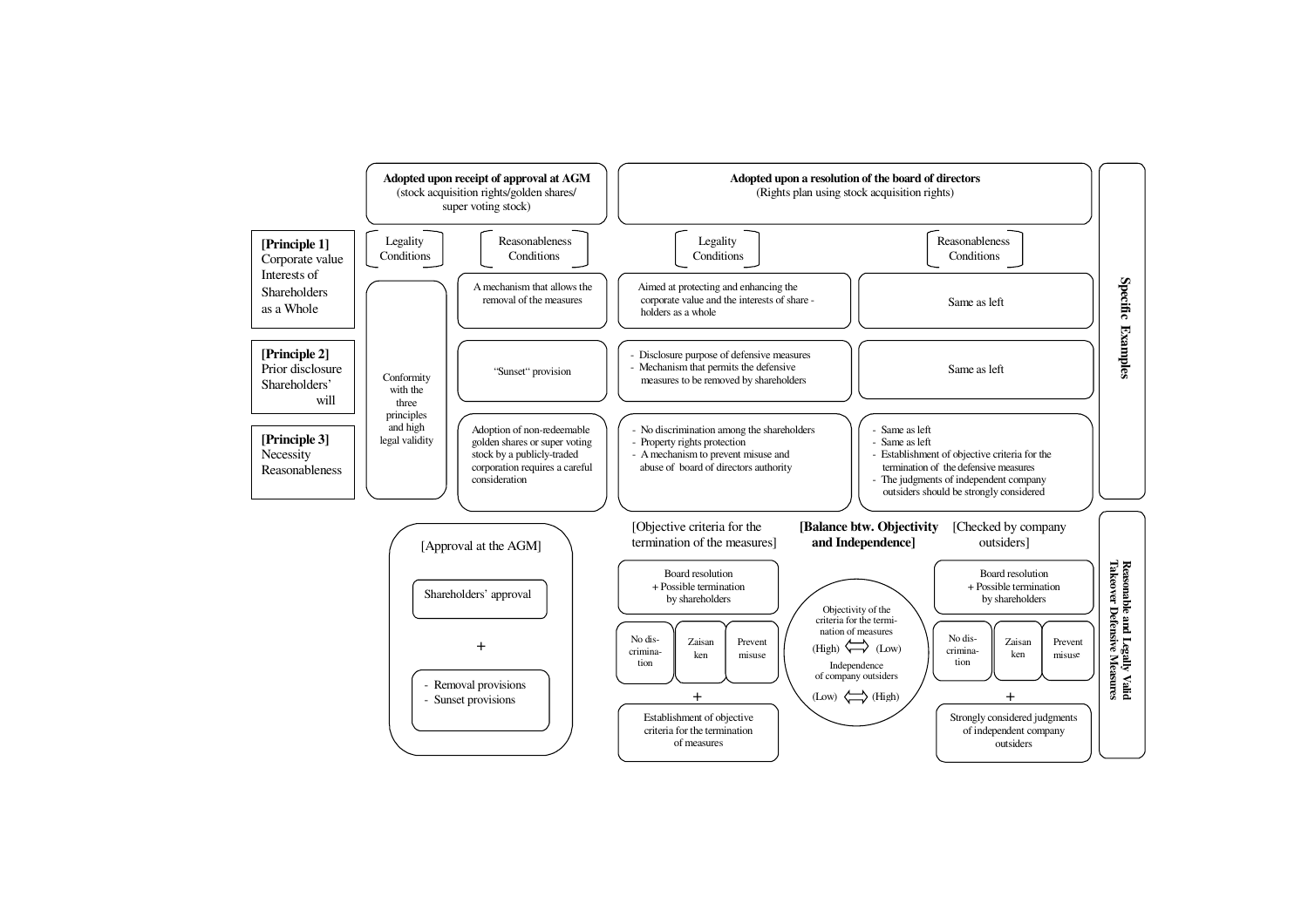## *2. Supplemental Explanation*

(1) (Page 146) The Tokyo Stock Exchange has announced that it will develop listing standards and a disclosure system based on the Guidelines. The Pension Fund Association has published guidelines for exercising voting rights concerning takeover defense measures, which is based on the Summary Outline of Discussion Points released by the Corporate Value Study Group. Many Japanese corporations have stated that they will refer to the Guidelines in considering adopting takeover defense measures.

(2) (Page 146) With regard to general meetings of shareholders in Japan, institutional investors have pointed out the need to address problems of procedure and function, including the fact that shareholder meetings of most companies are held at the same time, the lack of adequate disclosure, and insufficient IR activities. If companies want to introduce reasonable defensive measures corresponding to their own situations, it will become necessary for them to make efforts to solve these problems related to general shareholder meetings.

(3) (Page 147) In the cases where directors exercise their authority granted in accordance with corporate law for a primary purpose other than maintaining and securing the control of the company (for instance, issuing shares to a third party for the purpose of raising funds, buying back shares as part of the legitimate capital policy, or taking actions as part of business activities that had been determined before a contest for control of the company arises), they are outside the scope of the principle of protecting shareholder interests, even if such actions result in changes to the ownership structure.

(4) (Page 148) The Tokyo High Court in its ruling on the Nippon Broadcasting System case on March 23, 2005 pointed out that the following four types of takeovers are "cases of exploiting a company":

(i) The case where the acquirer accumulates the target shares for the purpose of making the concerned parties of the company buy back the shares at a higher price by driving up share prices, though there exists no true intention of participating in management of the company (the case of the so-called greenmailer);

(ii) The case where the acquirer accumulates the target shares for the purpose of an abusive acquisition, such as temporarily taking control of management of the company and transferring assets necessary for business operations of the target, such as intellectual property, know-how, confidential business information, and information as for major clients and customers, to the said acquirer or its group companies;

(iii) The case where the acquirer accumulates the target shares in order to pledge the target's assets as collateral for debts of the acquirer or its group companies or as funds for repaying such debts, after taking control of the company; or

(iv) The case where the acquirer accumulates the target shares for the purpose of temporarily taking control of management of the company so as to dispose of highvalue assets such as real estate and negotiable securities that are currently not related to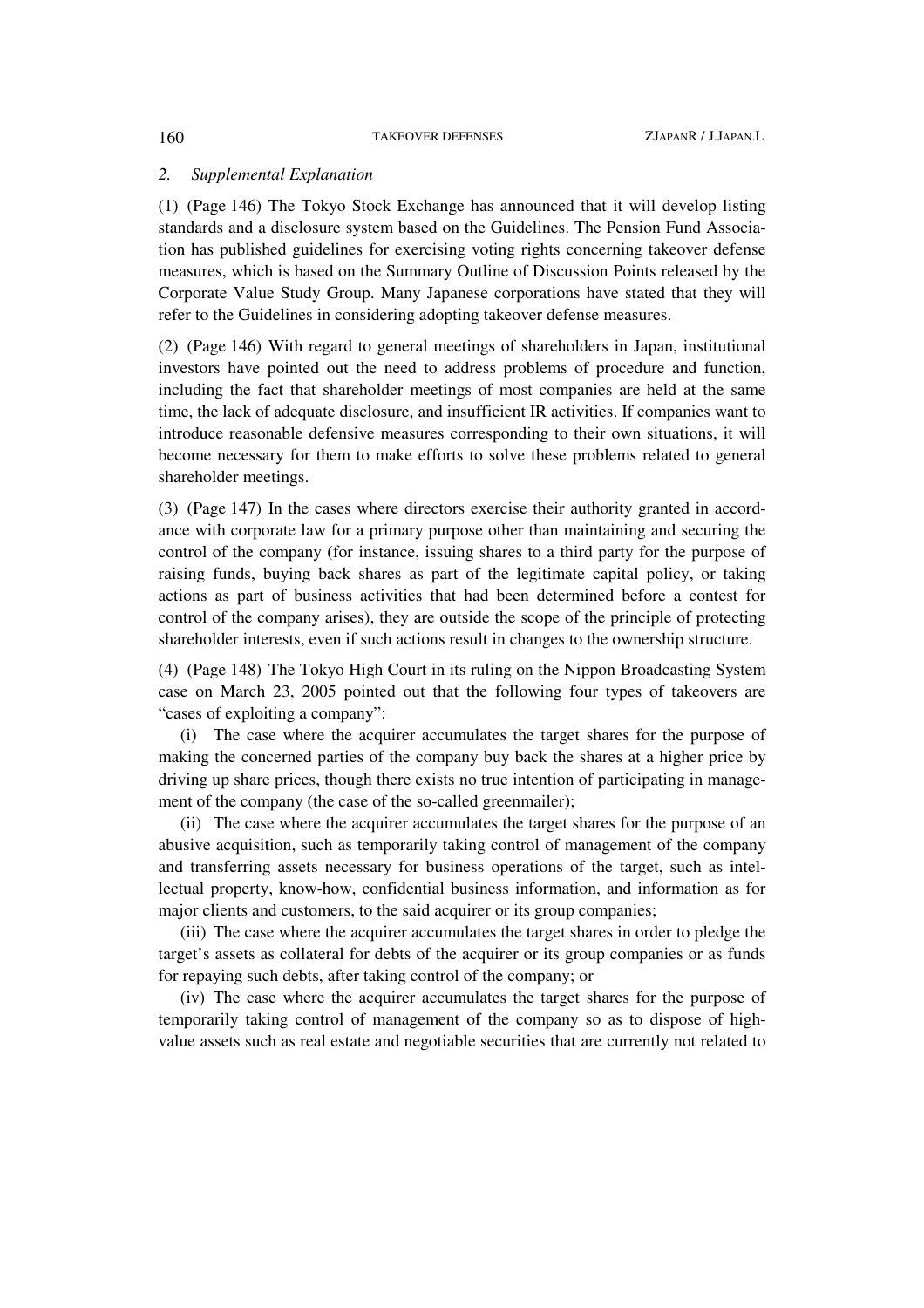the company's businesses and pay temporarily high dividends out of proceeds from the disposition, or sell the shares at a higher price because share prices have risen rapidly due to temporarily high dividends

(5) (Page 153 and page 156) A proxy contest, i.e., a mechanism to allow shareholders to decide whether to terminate takeover defense measures through the exercise of voting rights in the election of directors will be used more efficiently if combined with a takeover bid (TOB). The acquirer tries to appeal to shareholders with the offer price, and with a new management team by means of the proxy contest. In addition, the additional expense needed for a proxy contest can be effectively limited if it is combined with a TOB. With regard to this point, it has been pointed out that it is difficult to conduct a TOB in parallel with a proxy battle at companies that have introduced takeover defense measures, since the conditions of withdrawal of TOBs are inflexible under TOB regulations in Japan.

(6) (Page 153 and page 156) An example of a scheme in which shareholders are able to terminate the defensive measures at one general shareholders meeting by replacing directors is a scheme in which the defensive measure is terminable by the board of directors and the term of office for directors is set at one year.

(7) (Page 153) This is the so-called sunset provision.

(8) (Page 153) For example, the board may, upon its resolution, issue and allot to all shareholders stock acquisition rights, etc. with discriminatory exercise conditions, for example, rights which are not exercisable by shareholders who own more than a certain percentage of the stock. The issuance may be conditioned in accordance with a board resolution.

(9) (Page 154 and page 156) A defensive measure would be considered unfair, if it (i) becomes non-terminable in the event that any of the directors in office at the time of adoption is replaced, (ii) is non-terminable if a majority of the directors in office at the time of adoption are replaced, or (iii) is non-terminable for a certain period of time after a majority of the directors are replaced. In contrast, for example, if stock acquisition rights have a redemption provision under which the term of the rights will be periodically extended with approval at shareholders' meetings or consent of a certain percentage of shareholders but will be redeemed if such approval or consent is not obtained, such rights will be viewed as more fair, since it shows that such defensive measure reflects shareholders' will.

(10) (Page 155) If there are shareholders who already own more than the specified percentage of stock, such as 20%, at the time that takeover defense measures are introduced, excluding such ownership from causing the defensive measure to be triggered does not constitute "differential treatment among shareholders other than the acquiring person".